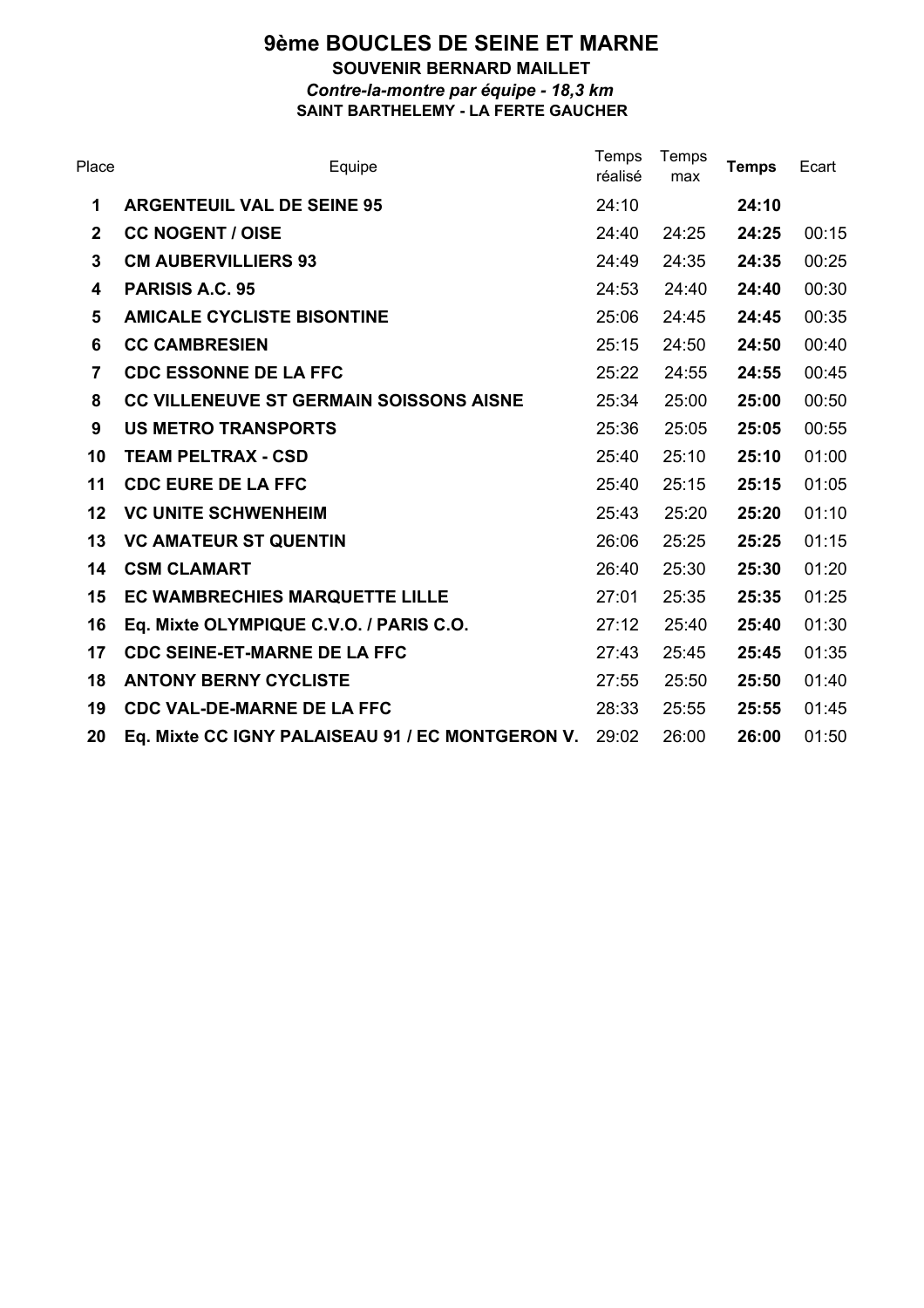*Classés :* **117**

*Engagés :* **118** *Date :* **Dimanche 13 mars 2016**

*Partants :* **117** *Distance :* **18,3** *km*

| <b>CLASSEMENT 1ère ETAPE</b> |                |                               |                                  |           |                                         |                |         |  |
|------------------------------|----------------|-------------------------------|----------------------------------|-----------|-----------------------------------------|----------------|---------|--|
| Rang                         | Doss           | Code UCI                      | Nom                              | Prénom    | Club                                    | Catégorie      | Temps   |  |
| $\mathbf{1}$                 | 21             | FRA19980102 ANTI              |                                  | Enzo      | ARGENTEUIL VAL DE SEINE 95              | 12             | 0:24:10 |  |
| 2                            | 26             | FRA19980520   RAMBOZ          |                                  | Mickaël   | ARGENTEUIL VAL DE SEINE 95              | I <sub>2</sub> | 0:24:10 |  |
| 3                            | 22             | FRA19990104   AZE             |                                  | Alex      | ARGENTEUIL VAL DE SEINE 95              | $\mathbb{I}^1$ | 0:24:10 |  |
| 4                            | 23             |                               | FRA19980926 HARDMEIER            | Killian   | <b>ARGENTEUIL VAL DE SEINE 95</b>       | J <sub>2</sub> | 0:24:10 |  |
| 5                            | 2              | <b>FRA19981229   DUFOUR</b>   |                                  | Thibaut   | CC NOGENT / OISE                        | J <sub>2</sub> | 0:24:25 |  |
| 6                            | $\mathbf{1}$   | FRA19990622 DELACOUR          |                                  | Axel      | CC NOGENT / OISE                        | $\mathbb{I}$   | 0:24:25 |  |
| $\overline{7}$               | 6              | FRA19990405   WAREE           |                                  | Matthieu  | CC NOGENT / OISE                        | $\mathbb{I}$   | 0:24:25 |  |
| 8                            | 3              | FRA19980130   DURAND          |                                  | Thibaut   | CC NOGENT / OISE                        | I <sub>2</sub> | 0:24:25 |  |
| 9                            | $\overline{4}$ | FRA19981208   LOUANDRE        |                                  | Ryan      | CC NOGENT / OISE                        | I <sub>2</sub> | 0:24:25 |  |
| 10                           | 5              |                               | FRA19991018   PELLEGRINELLI      | Théo      | CC NOGENT / OISE                        | $\mathbb{I}$   | 0:24:25 |  |
| 11                           | 81             | FRA19991224   CARO            |                                  | Nicolas   | CM AUBERVILLIERS 93                     | $\mathbb{I}$   | 0:24:35 |  |
| 12                           | 84             | <b>FRA19980619   HATTIER</b>  |                                  | Bruno     | CM AUBERVILLIERS 93                     | I <sub>2</sub> | 0:24:35 |  |
| 13                           | 85             |                               |                                  |           |                                         | I <sub>2</sub> | 0:24:35 |  |
|                              |                | FRA19980320 LABREGERE         |                                  | Aurélien  | CM AUBERVILLIERS 93                     |                |         |  |
| 14                           | 82             | <b>FRA19980922 DANTON</b>     |                                  | Arnaud    | CM AUBERVILLIERS 93                     | I <sub>2</sub> | 0:24:35 |  |
| 15                           | 115            | <b>FRA19990830 SELLIER</b>    |                                  | Valentin  | PARISIS A.C. 95                         | $\mathbb{I}$   | 0:24:40 |  |
| 16                           | 114            | FRA19991130   NONNEZ          |                                  | Théo      | PARISIS A.C. 95                         | $\mathbb{I}$   | 0:24:40 |  |
| 17                           | 111            | <b>FRA19991106 BUIRETTE</b>   |                                  | Gaëtan    | PARISIS A.C. 95                         | $\mathbb{I}$   | 0:24:40 |  |
| 18                           | 116            | FRA19990419   SILVA           |                                  | Lucas     | PARISIS A.C. 95                         | $\mathbb{I}$   | 0:24:40 |  |
| 19                           | 112            | <b>FRA19980426 COOLSAET</b>   |                                  | Quentin   | PARISIS A.C. 95                         | I <sub>2</sub> | 0:24:40 |  |
| 20                           | 113            | FRA19990324   CRISIAS         |                                  | Raphaël   | PARISIS A.C. 95                         | $\mathbb{I}$   | 0:24:40 |  |
| 21                           | 62             | FRA19980308   DUCRET          |                                  | Justin    | AMICALE CYCLISTE BISONTINE              | 12             | 0:24:45 |  |
| 22                           | 61             | FRA19991129 ARNOUX            |                                  | Corentin  | AMICALE CYCLISTE BISONTINE              | $\mathbb{I}^1$ | 0:24:45 |  |
| 23                           | 65             | FRA19980808   PICHLY          |                                  | Alexandre | AMICALE CYCLISTE BISONTINE              | I <sub>2</sub> | 0:24:45 |  |
| 24                           | 64             | FRA19980731   HOESCH          |                                  | Lucien    | AMICALE CYCLISTE BISONTINE              | I <sub>2</sub> | 0:24:45 |  |
| 25                           | 63             | FRA19990427 GAAG              |                                  | Louis     | AMICALE CYCLISTE BISONTINE              | $\mathbb{I}^1$ | 0:24:45 |  |
| 26                           | 24             | FRA19990613   LUXEUIL         |                                  | Quentin   | ARGENTEUIL VAL DE SEINE 95              | $\mathbb{I}$   | 0:24:48 |  |
| 27                           | 25             | FRA19990624   NOEL            |                                  | Julien    | ARGENTEUIL VAL DE SEINE 95              | $\mathbb{I}$   | 0:24:48 |  |
| 28                           | 75             | FRA19980119   NOIREAUX        |                                  | Constant  | <b>CC CAMBRESIEN</b>                    | J <sub>2</sub> | 0:24:50 |  |
| 29                           | 74             | <b>FRA19990414   MACRON</b>   |                                  | Anthony   | <b>CC CAMBRESIEN</b>                    | $\mathbb{I}$   | 0:24:50 |  |
| 30                           | 71             |                               | FRA19980819   HAFFREINGUE        | Charles   | <b>CC CAMBRESIEN</b>                    | I <sub>2</sub> | 0:24:50 |  |
| 31                           | 76             | FRA19990223   NOLIN           |                                  | Jordan    | <b>CC CAMBRESIEN</b>                    | $\mathbb{I}$   | 0:24:50 |  |
| 32                           | 183            |                               | FRA19980814   DELACHAUME         | Florian   | CDC ESSONNE DE LA FFC                   | I <sub>2</sub> | 0:24:55 |  |
| 33                           | 181            | FRA19980610   ANASSE          |                                  | Rémi      | CDC ESSONNE DE LA FFC                   | I <sub>2</sub> | 0:24:55 |  |
| 34                           | 184            |                               | POR19980209   DO REGO PEREIRA    | Miguel    | CDC ESSONNE DE LA FFC                   | I <sub>2</sub> | 0:24:55 |  |
| 35                           | 185            | <b>FRA19990326   DUBREIL</b>  |                                  | Vitaly    | CDC ESSONNE DE LA FFC                   | $\mathbb{I}$   | 0:24:55 |  |
| 36                           | 134            | FRA19990707   MAGNIEZ         |                                  | Théo      | CC VILLENEUVE ST GERMAIN SOISSONS AISNE | J1             | 0:25:00 |  |
| 37                           | 136            |                               | FRA19990211   ZEHNICH COLMART    | Mathis    | CC VILLENEUVE ST GERMAIN SOISSONS AISNE | J1             | 0:25:00 |  |
| 38                           | 135            | <b>FRA19980623 PASTOT</b>     |                                  | Vincent   | CC VILLENEUVE ST GERMAIN SOISSONS AISNE | J <sub>2</sub> | 0:25:00 |  |
| 39                           | 132            | FRA19980928   BOURY           |                                  | Thibaut   | CC VILLENEUVE ST GERMAIN SOISSONS AISNE | J <sub>2</sub> | 0:25:00 |  |
| 40                           | 133            | FRA19990428 ELOY              |                                  | Maxime    | CC VILLENEUVE ST GERMAIN SOISSONS AISNE | J1             | 0:25:00 |  |
| 41                           | 152            | FRA19980423   LEGRAND         |                                  | Matthieu  | US METRO TRANSPORTS                     | J <sub>2</sub> | 0:25:05 |  |
| 42                           | 156            | FRA19980516   TURGIS          |                                  | Tanguy    | US METRO TRANSPORTS                     | J <sub>2</sub> | 0:25:05 |  |
| 43                           | 154            | FRA19991001   MACE            |                                  | Xavier    | US METRO TRANSPORTS                     | J1             | 0:25:05 |  |
| 44                           | 155            | FRA19980202   MARCOUX         |                                  | Rémi      | US METRO TRANSPORTS                     |                | 0:25:05 |  |
|                              | 162            |                               |                                  |           |                                         | J <sub>2</sub> |         |  |
| 45                           |                | FRA19980823   COUTARD         |                                  | Valentin  | TEAM PELTRAX - CSD                      | J <sub>2</sub> | 0:25:10 |  |
| 46                           | 161            | FRA19980501   BARBOSA         |                                  | Guillaume | TEAM PELTRAX - CSD                      | J <sub>2</sub> | 0:25:10 |  |
| 47                           | 166            | FRA19980826   WETZSTEIN       |                                  | Thibaut   | TEAM PELTRAX - CSD                      | J <sub>2</sub> | 0:25:10 |  |
| 48                           | 164            | <b>FRA19980707   QUILLET</b>  |                                  | Téo       | TEAM PELTRAX - CSD                      | J <sub>2</sub> | 0:25:10 |  |
| 49                           | 193            | FRA19990630 GLAUDIN           |                                  | Axel      | CDC EURE DE LA FFC                      | J1             | 0:25:15 |  |
| 50                           | 192            | <b>FRA19990615   CHAPELLE</b> |                                  | Esteban   | CDC EURE DE LA FFC                      | J1             | 0:25:15 |  |
| 51                           | 195            | FRA19980807   PILLEUL         |                                  | Lucas     | CDC EURE DE LA FFC                      | J <sub>2</sub> | 0:25:15 |  |
| 52                           | 194            | <b>FRA19990214 LAURENT</b>    |                                  | Joffrey   | CDC EURE DE LA FFC                      | J1             | 0:25:15 |  |
| 53                           | 144            | FRA19980320   HOERTH          |                                  | Thibaut   | VC UNITE SCHWENHEIM                     | J <sub>2</sub> | 0:25:20 |  |
| 54                           | 141            |                               | FRA19980802 DESCHATRES           | Martin    | VC UNITE SCHWENHEIM                     | J <sub>2</sub> | 0:25:20 |  |
| 55                           | 145            |                               | FRA19980721   LOTTMANN           | Corentin  | VC UNITE SCHWENHEIM                     | J <sub>2</sub> | 0:25:20 |  |
| 56                           | 146            |                               | FRA19980611   SCHMIDT MORGENROTH | Romain    | VC UNITE SCHWENHEIM                     | J <sub>2</sub> | 0:25:20 |  |
| 57                           | 16             | FRA19990330   PINSON          |                                  | Damien    | VC AMATEUR ST QUENTIN                   | J1             | 0:25:25 |  |
| 58                           | 14             | FRA19981017   HOPIN           |                                  | Dimitri   | VC AMATEUR ST QUENTIN                   | J <sub>2</sub> | 0:25:25 |  |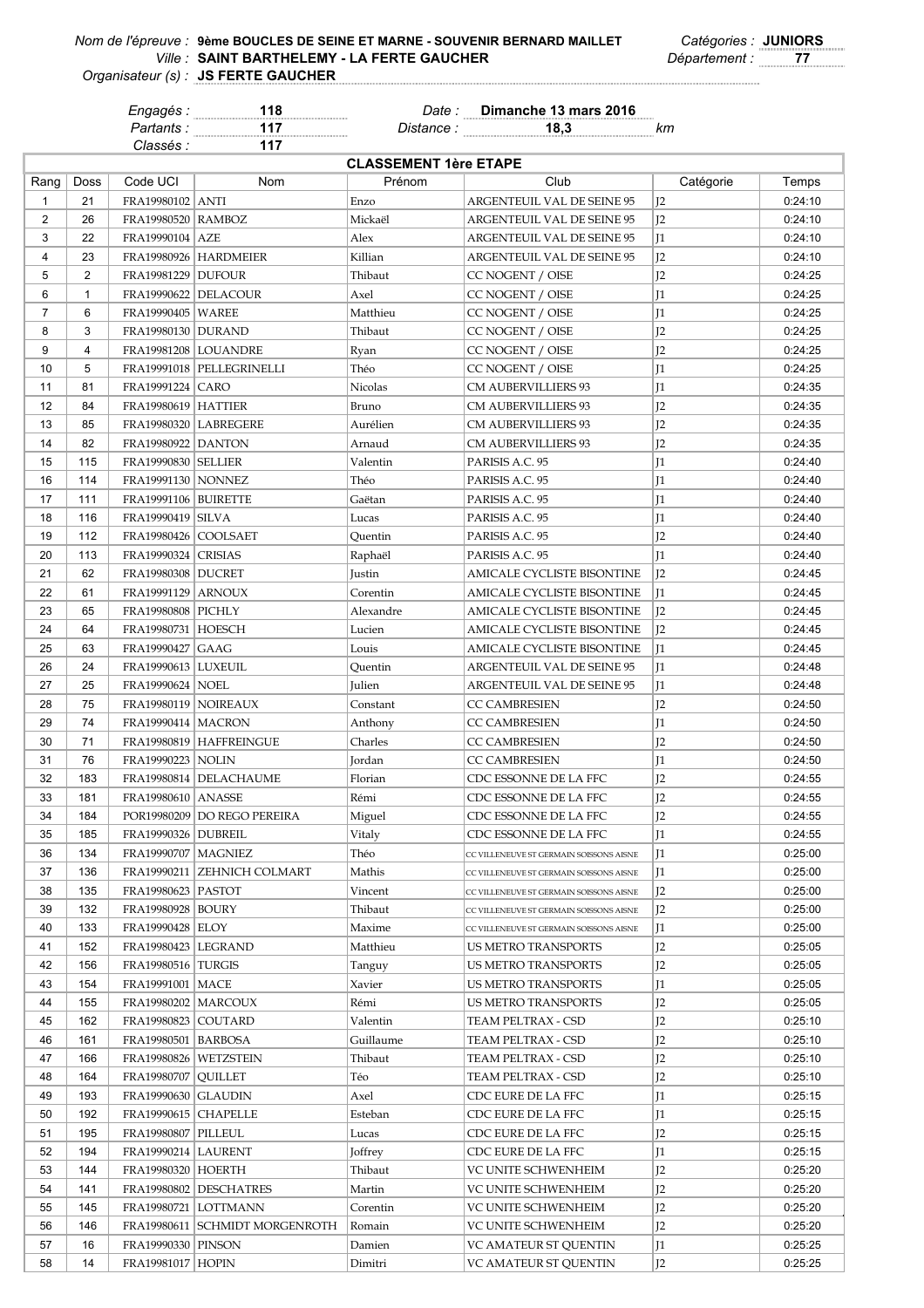| 59  | 12  | <b>FRA19990723 BRANGER</b>    |                                  | Antonin          | VC AMATEUR ST QUENTIN                            | I <sub>1</sub>  | 0:25:25 |
|-----|-----|-------------------------------|----------------------------------|------------------|--------------------------------------------------|-----------------|---------|
| 60  | 15  | FRA19991206   JULIEN          |                                  | Guillaume        | VC AMATEUR ST QUENTIN                            | $\mathsf{I}1$   | 0:25:25 |
| 61  | 34  | FRA19980220   MAHIEU          |                                  | Thibaud          | <b>CSM CLAMART</b>                               | J <sub>2</sub>  | 0:25:30 |
| 62  | 36  | FRA19980927   SUIRE           |                                  | Virgile          | <b>CSM CLAMART</b>                               | I <sub>2</sub>  | 0:25:30 |
| 63  | 31  | FRA19991009   BAMBA           |                                  | Sofian           | <b>CSM CLAMART</b>                               | $\mathsf{I}1$   | 0:25:30 |
| 64  | 32  | <b>FRA19980407 FONTAN</b>     |                                  | Aurélien         | <b>CSM CLAMART</b>                               | I <sub>2</sub>  | 0:25:30 |
| 65  | 35  | FRA19981004   POZZO           |                                  | Lilian           | <b>CSM CLAMART</b>                               | I <sub>2</sub>  | 0:25:30 |
| 66  | 121 | <b>FRA19990309 BERNARD</b>    |                                  | Baptiste         | EC WAMBRECHIES MARQUETTE LILLE                   | $\mathsf{I}1$   | 0:25:35 |
| 67  | 123 | FRA19981214   DUMONT          |                                  | Clément          | EC WAMBRECHIES MARQUETTE LILLE                   | I <sub>2</sub>  | 0:25:35 |
| 68  | 124 | <b>FRA19980816   HOWE</b>     |                                  | Thomas           | EC WAMBRECHIES MARQUETTE LILLE                   | I <sub>2</sub>  | 0:25:35 |
| 69  | 122 | FRA19981115   DESEURE         |                                  |                  |                                                  | I <sub>2</sub>  | 0:25:35 |
|     | 56  |                               |                                  | Hugo             | EC WAMBRECHIES MARQUETTE LILLE                   |                 |         |
| 70  |     | <b>FRA19991015 TILLIER</b>    |                                  | Quentin          | Eq. Mixte OLYMPIQUE C.V.O. / PARIS C.O.          | $\mathsf{I}1$   | 0:25:40 |
| 71  | 53  | FRA19990909 CROUZET           |                                  | Antoine          | Eq. Mixte OLYMPIQUE C.V.O. / PARIS C.O.          | $\mathsf{I}1$   | 0:25:40 |
| 72  | 51  | <b>FRA19980420   BECOT</b>    |                                  | Johan            | Eq. Mixte OLYMPIQUE C.V.O. / PARIS C.O.          | I <sub>2</sub>  | 0:25:40 |
| 73  | 55  | <b>FRA19991015 TILLIER</b>    |                                  | Clément          | Eq. Mixte OLYMPIQUE C.V.O. / PARIS C.O.          | $\mathsf{I}1$   | 0:25:40 |
| 74  | 91  | FRA19990710 COURAULT          |                                  | Thibaut          | CDC SEINE-ET-MARNE DE LA FFC J1                  |                 | 0:25:45 |
| 75  | 93  | FRA19990219 DEVILLIERS        |                                  | Théo             | CDC SEINE-ET-MARNE DE LA FFC   [1                |                 | 0:25:45 |
| 76  | 92  | <b>FRA19990421 DELORME</b>    |                                  | Alexandre        | CDC SEINE-ET-MARNE DE LA FFC   [1                |                 | 0:25:45 |
| 77  | 96  | <b>FRA19980518 STUMPF</b>     |                                  | Florian          | CDC SEINE-ET-MARNE DE LA FFC   J2                |                 | 0:25:45 |
| 78  | 165 | FRA19991020 SUZZONI           |                                  | Tristan          | TEAM PELTRAX - CSD                               | $\vert$ T1      | 0:25:47 |
| 79  | 171 | <b>FRA19990406 BENIDIR</b>    |                                  | Rayan            | ANTONY BERNY CYCLISTE                            | 11              | 0:25:50 |
| 80  | 172 | <b>FRA19991116 DURIEUX</b>    |                                  | Florian          | ANTONY BERNY CYCLISTE                            | 11              | 0:25:50 |
| 81  | 174 | FRA19990410 LEDEME            |                                  | Steve            | ANTONY BERNY CYCLISTE                            | 11              | 0:25:50 |
| 82  | 176 | FRA19990320  POULIQUEN        |                                  | Cédric           | ANTONY BERNY CYCLISTE                            | 11              | 0:25:50 |
| 83  | 163 | FRA19980423 MILLARD           |                                  | Anthony          | TEAM PELTRAX - CSD                               | 12              | 0:25:51 |
| 84  | 103 | <b>FRA19991119   MALBOIS</b>  |                                  | Alexis           | CDC VAL-DE-MARNE DE LA FFC                       | II <sub>1</sub> | 0:25:55 |
| 85  | 104 |                               | FRA19990610   OUEDRAOGO          | Mickaël          | CDC VAL-DE-MARNE DE LA FFC                       | II <sub>1</sub> | 0:25:55 |
| 86  | 102 | FRA19990822 LAMAILLE          |                                  | Christopher      | CDC VAL-DE-MARNE DE LA FFC                       | II <sub>1</sub> | 0:25:55 |
| 87  | 101 |                               | FRA19990625 BRANDEBOURGER        | Aurélien         | CDC VAL-DE-MARNE DE LA FFC                       | lI1             | 0:25:55 |
|     | 44  |                               |                                  |                  |                                                  |                 |         |
| 88  |     | <b>FRA19991104   MURICE</b>   |                                  | Maxime           | Eq. Mixte CC IGNY PALAISEAU 91 / EC MONTGERON V. | $\mathsf{I}1$   | 0:26:00 |
| 89  | 42  | FRA19990614   MAHE            |                                  | Thomas           | Eq. Mixte CC IGNY PALAISEAU 91 / EC MONTGERON V. | $\mathsf{I}1$   | 0:26:00 |
| 90  | 43  |                               | FRA19990809   MONASSIER DESCLAUX | Kevin            | Eq. Mixte CC IGNY PALAISEAU 91 / EC MONTGERON V. | $\mathsf{I}1$   | 0:26:00 |
| 91  | 41  | <b>FRA19980518   FRANCE</b>   |                                  | David            | Eq. Mixte CC IGNY PALAISEAU 91 / EC MONTGERON V. | I <sub>2</sub>  | 0:26:00 |
| 92  | 13  | FRA19980113   DONZ            |                                  | Pascal           | VC AMATEUR ST QUENTIN                            | I <sub>2</sub>  | 0:26:11 |
| 93  | 143 | <b>FRA19980424 HAGER</b>      |                                  | Célestin         | VC UNITE SCHWENHEIM                              | J <sub>2</sub>  | 0:26:24 |
| 94  | 11  | <b>FRA19980825   BOUTREUX</b> |                                  | Valentin         | <b>VC AMATEUR ST OUENTIN</b>                     | I <sub>2</sub>  | 0:26:44 |
| 95  | 83  | <b>FRA19990705 FREITAS</b>    |                                  | Jérémy           | <b>CM AUBERVILLIERS 93</b>                       | $\mathsf{I}1$   | 0:27:07 |
| 96  | 86  | FRA19980520 OLIVEIRA          |                                  | Loïc             | CM AUBERVILLIERS 93                              | J <sub>2</sub>  | 0:27:07 |
| 97  | 126 | FRA19980529   TORNU           |                                  | Valentin         | EC WAMBRECHIES MARQUETTE LILLE                   | 12              | 0:27:25 |
| 98  | 125 | <b>FRA19980202   ROSEREAU</b> |                                  | Adrien           | EC WAMBRECHIES MARQUETTE LILLE                   | I <sub>2</sub>  | 0.28:01 |
| 99  | 131 | FRA19990125   BOBIN           |                                  | Alexis           | CC VILLENEUVE ST GERMAIN SOISSONS AISNE          | J1              | 0:28:05 |
| 100 | 72  | FRA19990407   HOURIEZ         |                                  | Louis            | CC CAMBRESIEN                                    | J <sub>1</sub>  | 0:28:27 |
| 101 | 73  | FRA19980929 LERAT             |                                  | Franck           | <b>CC CAMBRESIEN</b>                             | J <sub>2</sub>  | 0:28:27 |
| 102 | 66  | FRA19980712 SIMONIN           |                                  | Antoine          | AMICALE CYCLISTE BISONTINE                       | I <sub>2</sub>  | 0:29:23 |
| 103 | 54  | FRA19991116   JOYE            |                                  | Luka             | Eq. Mixte OLYMPIQUE C.V.O. / PARIS C.O.          | $\mathsf{I}1$   | 0:29:54 |
| 104 | 153 | FRA19991027   LUIS            |                                  | Victor           | US METRO TRANSPORTS                              | $\mathsf{I}1$   | 0:30:03 |
| 105 | 151 | <b>FRA19980829 BARBIERI</b>   |                                  | Loris            | US METRO TRANSPORTS                              | J <sub>2</sub>  | 0:30:03 |
| 106 | 186 | FRA19990315 LAFAYE            |                                  | Léo              | CDC ESSONNE DE LA FFC                            | $\mathsf{I}1$   | 0:30:10 |
| 107 | 105 | FRA19990706 WEINUM            |                                  | Rodriguez Kimani | CDC VAL-DE-MARNE DE LA FFC                       | J <sub>1</sub>  | 0:30:59 |
| 108 | 182 |                               |                                  |                  |                                                  |                 |         |
|     |     | FRA19991204   CORTOT          |                                  | Louis            | CDC ESSONNE DE LA FFC                            | $\mathsf{I}1$   | 0:31:05 |
| 109 | 94  | FRA19990502   LECOQ           |                                  | Jules            | CDC SEINE-ET-MARNE DE LA FFC 11                  |                 | 0:31:24 |
| 110 | 95  | FRA19981114   PRUVOST         |                                  | Allan            | CDC SEINE-ET-MARNE DE LA FFC 12                  |                 | 0:31:24 |
| 111 | 173 | FRA19990528 GRONDARD          |                                  | Baptiste         | <b>ANTONY BERNY CYCLISTE</b>                     | $\mathsf{I}1$   | 0:32:09 |
| 112 | 45  | FRA19991220   POISSON         |                                  | Raphaël          | Eq. Mixte CC IGNY PALAISEAU 91 / EC MONTGERON V. | J1              | 0:32:20 |
| 113 | 191 | <b>FRA19990806   BEAUNE</b>   |                                  | Romain           | CDC EURE DE LA FFC                               | $\mathsf{I}1$   | 0:32:30 |
| 114 | 52  | FRA19980615   BENET           |                                  | Romain           | Eq. Mixte OLYMPIQUE C.V.O. / PARIS C.O.          | J <sub>2</sub>  | 0:32:40 |
| 115 | 33  | FRA19990730 GUELMANI          |                                  | Gauvain          | CSM CLAMART                                      | $\mathsf{I}1$   | 0:32:46 |
| 116 | 46  | FRA19990422 SERVILLAT         |                                  | Etienne          | Eq. Mixte CC IGNY PALAISEAU 91 / EC MONTGERON V. | J1              | 0:32:54 |
| 117 | 142 | FRA19991015 GEYER             |                                  | Quentin          | VC UNITE SCHWENHEIM                              | J1              | 0:34:27 |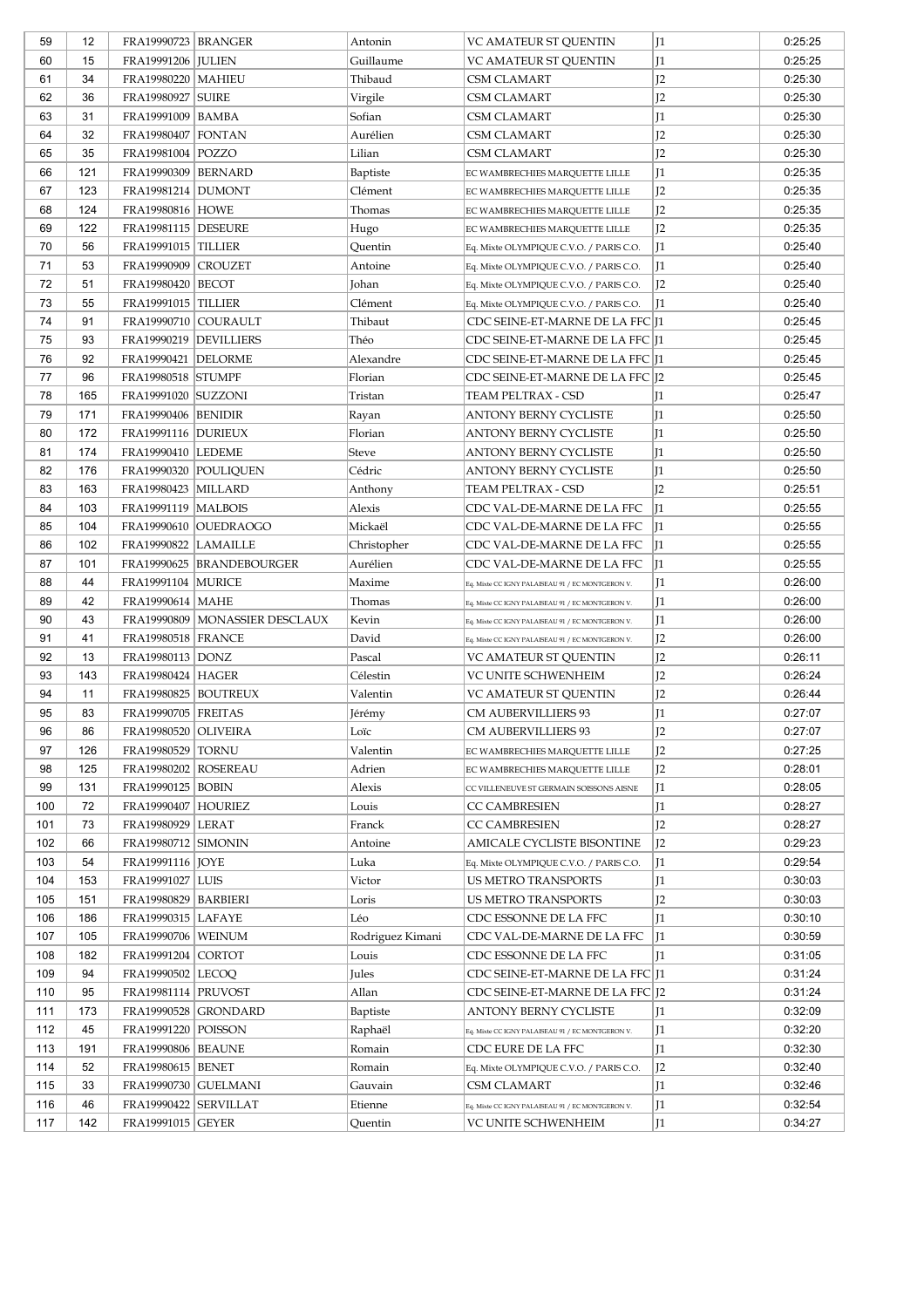## **PRIX D EQUIPE 20 Nombre de clubs engagés :**

| 1  | ARGENTEUIL VAL DE SEINE 95                       | 24:10 |
|----|--------------------------------------------------|-------|
| 2  | CC NOGENT / OISE                                 | 24:25 |
| 3  | <b>CM AUBERVILLIERS 93</b>                       | 24:35 |
| 4  | PARISIS A.C. 95                                  | 24:40 |
| 5  | AMICALE CYCLISTE BISONTINE                       | 24:45 |
| 6  | <b>CC CAMBRESIEN</b>                             | 24:50 |
|    | CDC ESSONNE DE LA FFC                            | 24:55 |
| 8  | CC VILLENEUVE ST GERMAIN SOISSONS AISNE          | 25:00 |
| 9  | <b>US METRO TRANSPORTS</b>                       | 25:05 |
| 10 | <b>TEAM PELTRAX - CSD</b>                        | 25:10 |
| 11 | CDC EURE DE LA FFC                               | 25:15 |
| 12 | <b>VC UNITE SCHWENHEIM</b>                       | 25:20 |
| 13 | <b>VC AMATEUR ST QUENTIN</b>                     | 25:25 |
| 14 | <b>CSM CLAMART</b>                               | 25:30 |
| 15 | EC WAMBRECHIES MARQUETTE LILLE                   | 25:35 |
| 16 | Eq. Mixte OLYMPIQUE C.V.O. / PARIS C.O.          | 25:40 |
| 17 | CDC SEINE-ET-MARNE DE LA FFC                     | 25:45 |
| 18 | ANTONY BERNY CYCLISTE                            | 25:50 |
| 19 | CDC VAL-DE-MARNE DE LA FFC                       | 25:55 |
| 20 | Eq. Mixte CC IGNY PALAISEAU 91 / EC MONTGERON V. | 26:00 |
|    |                                                  |       |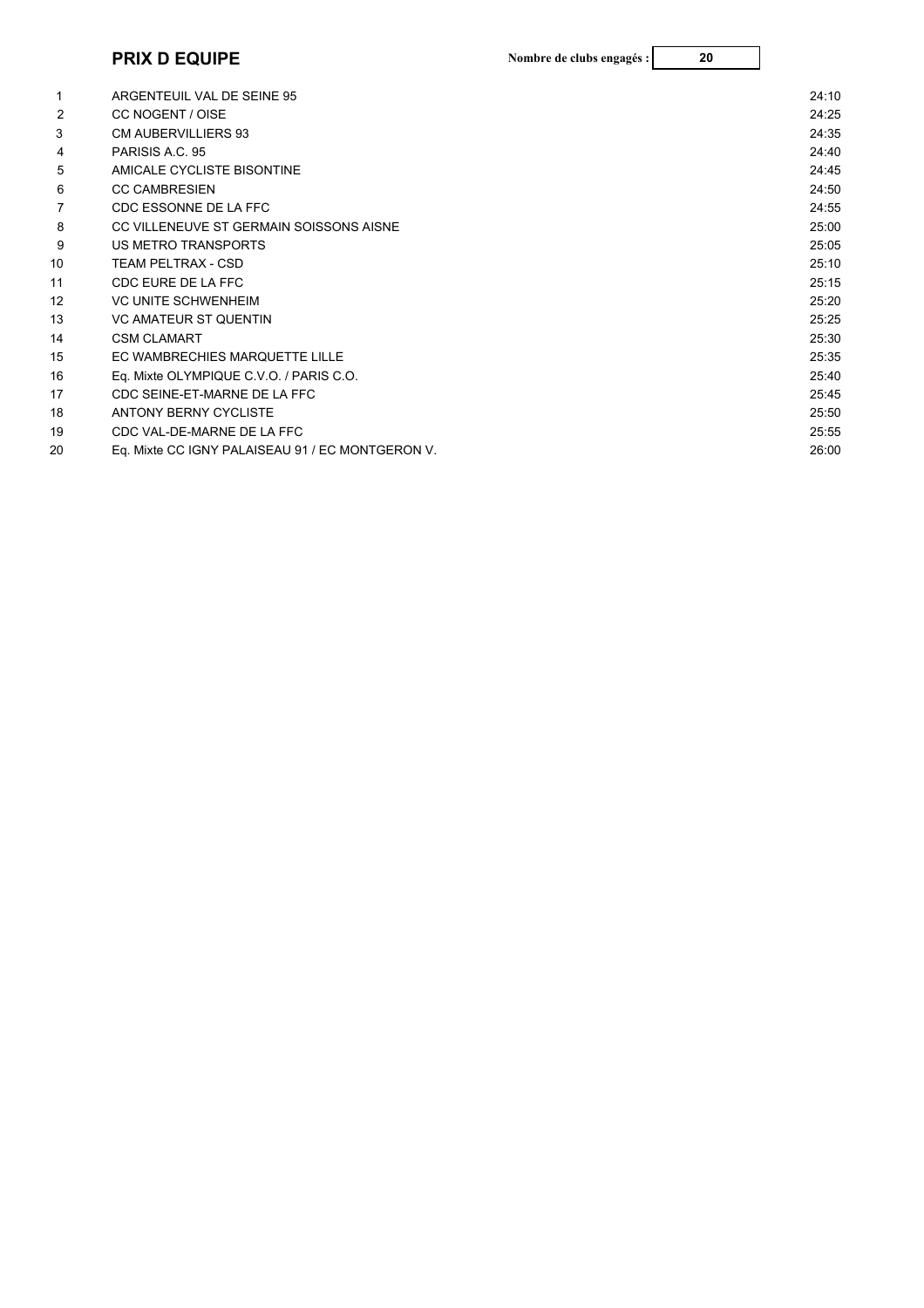*Classés :* **65**

*Engagés :* **118** *Date :* **Dimanche 13 mars 2016**

*Partants :* **114** *Distance :* **98,5** *km*

| <b>CLASSEMENT 2ème ETAPE</b> |            |                               |                             |                   |                                         |                |         |  |
|------------------------------|------------|-------------------------------|-----------------------------|-------------------|-----------------------------------------|----------------|---------|--|
| Rang                         | Doss       | Code UCI                      | Nom                         | Prénom            | Club                                    | Catégorie      | Temps   |  |
| $\mathbf{1}$                 | 84         | <b>FRA19980619 HATTIER</b>    |                             | Bruno             | CM AUBERVILLIERS 93                     | I <sub>2</sub> | 2:39:32 |  |
| $\overline{2}$               | 156        | FRA19980516   TURGIS          |                             | Tanguy            | <b>US METRO TRANSPORTS</b>              | I <sub>2</sub> | 2:39:32 |  |
| 3                            | 85         | FRA19980320 LABREGERE         |                             | Aurélien          | <b>CM AUBERVILLIERS 93</b>              | I <sub>2</sub> | 2:39:32 |  |
| 4                            | 114        | <b>FRA19991130   NONNEZ</b>   |                             | Théo              | PARISIS A.C. 95                         | I <sub>1</sub> | 2:39:32 |  |
| 5                            | 184        |                               | POR19980209 DO REGO PEREIRA | Miguel            | CDC ESSONNE DE LA FFC                   | I <sub>2</sub> | 2:39:34 |  |
| 6                            | 74         | <b>FRA19990414   MACRON</b>   |                             | Anthony           | <b>CC CAMBRESIEN</b>                    | I <sub>1</sub> | 2:39:41 |  |
| $\overline{7}$               | 162        | FRA19980823   COUTARD         |                             | Valentin          | TEAM PELTRAX - CSD                      | I <sub>2</sub> | 2:40:22 |  |
| 8                            | 152        | <b>FRA19980423 LEGRAND</b>    |                             | Matthieu          | US METRO TRANSPORTS                     | I <sub>2</sub> | 2:43:06 |  |
| 9                            | 26         | FRA19980520   RAMBOZ          |                             | Mickaël           | ARGENTEUIL VAL DE SEINE 95              | I <sub>2</sub> | 2:43:06 |  |
| 10                           | 82         | <b>FRA19980922 DANTON</b>     |                             | Arnaud            | CM AUBERVILLIERS 93                     | I <sub>2</sub> | 2:44:28 |  |
| 11                           | 63         | FRA19990427 GAAG              |                             | Louis             | AMICALE CYCLISTE BISONTINE              | 11             | 2:44:31 |  |
| 12                           | 6          | FRA19990405   WAREE           |                             | Matthieu          | CC NOGENT / OISE                        | I <sub>1</sub> | 2:44:32 |  |
| 13                           | 24         | FRA19990613   LUXEUIL         |                             | Quentin           | ARGENTEUIL VAL DE SEINE 95              | I <sub>1</sub> | 2:44:37 |  |
| 14                           | 135        | <b>FRA19980623 PASTOT</b>     |                             | Vincent           | CC VILLENEUVE ST GERMAIN SOISSONS AISNE | 12             | 2:44:43 |  |
| 15                           | 153        | FRA19991027   LUIS            |                             | Victor            | US METRO TRANSPORTS                     | $\mathbb{I}$   | 2:44:44 |  |
| 16                           | 22         | FRA19990104 AZE               |                             | Alex              | ARGENTEUIL VAL DE SEINE 95              | I <sub>1</sub> | 2:44:46 |  |
| 17                           | 14         | FRA19981017 HOPIN             |                             | Dimitri           | VC AMATEUR ST QUENTIN                   | I <sub>2</sub> | 2:44:49 |  |
| 18                           | 86         | FRA19980520   OLIVEIRA        |                             | Loïc              | <b>CM AUBERVILLIERS 93</b>              | I <sub>2</sub> | 2:44:51 |  |
| 19                           | 134        | <b>FRA19990707   MAGNIEZ</b>  |                             | Théo              | CC VILLENEUVE ST GERMAIN SOISSONS AISNE | $\mathbb{I}^1$ | 2:44:51 |  |
| 20                           | 132        | FRA19980928   BOURY           |                             | Thibaut           | CC VILLENEUVE ST GERMAIN SOISSONS AISNE | I <sub>2</sub> | 2:44:53 |  |
| 21                           | 155        | FRA19980202   MARCOUX         |                             | Rémi              | US METRO TRANSPORTS                     | I <sub>2</sub> | 2:44:55 |  |
| 22                           | 193        | <b>FRA19990630 GLAUDIN</b>    |                             | Axel              | CDC EURE DE LA FFC                      | I <sub>1</sub> | 2:44:57 |  |
| 23                           | 136        |                               | FRA19990211 ZEHNICH COLMART | Mathis            | CC VILLENEUVE ST GERMAIN SOISSONS AISNE | I <sub>1</sub> | 2:45:51 |  |
| 24                           | 96         | <b>FRA19980518 STUMPF</b>     |                             | Florian           | CDC SEINE-ET-MARNE DE LA FFC [2         |                | 2:45:53 |  |
| 25                           | 192        | FRA19990615 CHAPELLE          |                             | Esteban           | CDC EURE DE LA FFC                      | lI1            | 2:45:57 |  |
| 26                           | 65         | <b>FRA19980808  PICHLY</b>    |                             | Alexandre         | AMICALE CYCLISTE BISONTINE              | IZ             | 2:45:57 |  |
| 27                           | 133        | <b>FRA19990428 ELOY</b>       |                             | Maxime            | CC VILLENEUVE ST GERMAIN SOISSONS AISNE | $_{11}$        | 2:45:57 |  |
| 28                           | 151        | FRA19980829   BARBIERI        |                             | Loris             | US METRO TRANSPORTS                     | I <sub>2</sub> | 2:45:57 |  |
| 29                           | 3          | FRA19980130   DURAND          |                             | Thibaut           | CC NOGENT / OISE                        | I <sub>2</sub> | 2:45:57 |  |
| 30                           | 115        | <b>FRA19990830 SELLIER</b>    |                             | Valentin          | PARISIS A.C. 95                         | I <sub>1</sub> | 2:45:57 |  |
| 31                           | 194        | <b>FRA19990214 LAURENT</b>    |                             |                   | CDC EURE DE LA FFC                      | I <sub>1</sub> | 2:45:57 |  |
| 32                           | 154        | FRA19991001   MACE            |                             | Joffrey<br>Xavier | US METRO TRANSPORTS                     | $\mathbb{I}$   | 2:45:57 |  |
| 33                           | 62         | FRA19980308   DUCRET          |                             | Justin            | AMICALE CYCLISTE BISONTINE              | I <sub>2</sub> | 2:47:14 |  |
| 34                           | 64         | <b>FRA19980731   HOESCH</b>   |                             |                   | AMICALE CYCLISTE BISONTINE              | I <sub>2</sub> | 2:47:14 |  |
| 35                           | 83         | <b>FRA19990705 FREITAS</b>    |                             | Lucien            | <b>CM AUBERVILLIERS 93</b>              | I <sub>1</sub> | 2:47:47 |  |
| 36                           |            |                               |                             | Jérémy            |                                         |                | 2:48:25 |  |
| 37                           | 143<br>104 | FRA19980424 HAGER             |                             | Célestin          | VC UNITE SCHWENHEIM                     | J <sub>2</sub> | 2:48:45 |  |
|                              |            |                               | FRA19990610 OUEDRAOGO       | Mickaël           | CDC VAL-DE-MARNE DE LA FFC              | J 1            |         |  |
| 38                           | 76         | FRA19990223   NOLIN           |                             | Jordan            | <b>CC CAMBRESIEN</b>                    | $\mathsf{I}1$  | 2:48:46 |  |
| 39                           | 75         | FRA19980119   NOIREAUX        |                             | Constant          | <b>CC CAMBRESIEN</b>                    | J2             | 2:49:11 |  |
| 40                           | 71         |                               | FRA19980819 HAFFREINGUE     | Charles           | <b>CC CAMBRESIEN</b>                    | J2             | 2:49:11 |  |
| 41                           | 145        | FRA19980721   LOTTMANN        |                             | Corentin          | VC UNITE SCHWENHEIM                     | J2             | 2:49:23 |  |
| 42                           | 186        | FRA19990315 LAFAYE            |                             | Léo               | CDC ESSONNE DE LA FFC                   | J <sub>1</sub> | 2:49:24 |  |
| 43                           | 195        | FRA19980807   PILLEUL         |                             | Lucas             | CDC EURE DE LA FFC                      | J <sub>2</sub> | 2:49:36 |  |
| 44                           | 32         | <b>FRA19980407 FONTAN</b>     |                             | Aurélien          | CSM CLAMART                             | J <sub>2</sub> | 2:50:28 |  |
| 45                           | 11         | <b>FRA19980825   BOUTREUX</b> |                             | Valentin          | <b>VC AMATEUR ST OUENTIN</b>            | J2             | 2:50:34 |  |
| 46                           | 73         | FRA19980929   LERAT           |                             | Franck            | <b>CC CAMBRESIEN</b>                    | J <sub>2</sub> | 2:51:02 |  |
| 47                           | 185        | FRA19990326   DUBREIL         |                             | Vitaly            | CDC ESSONNE DE LA FFC                   | J <sub>1</sub> | 2:52:25 |  |
| 48                           | 31         | FRA19991009   BAMBA           |                             | Sofian            | CSM CLAMART                             | J <sub>1</sub> | 2:52:33 |  |
| 49                           | 131        | FRA19990125   BOBIN           |                             | Alexis            | CC VILLENEUVE ST GERMAIN SOISSONS AISNE | J1             | 2:52:38 |  |
| 50                           | 15         | FRA19991206   JULIEN          |                             | Guillaume         | VC AMATEUR ST QUENTIN                   | J <sub>1</sub> | 2:52:38 |  |
| 51                           | 161        | FRA19980501   BARBOSA         |                             | Guillaume         | TEAM PELTRAX - CSD                      | J2             | 2:52:38 |  |
| 52                           | 21         | FRA19980102 ANTI              |                             | Enzo              | ARGENTEUIL VAL DE SEINE 95              | J2             | 2:52:38 |  |
| 53                           | 55         | <b>FRA19991015   TILLIER</b>  |                             | Clément           | Eq. Mixte OLYMPIQUE C.V.O. / PARIS C.O. | J1             | 2:52:38 |  |
| 54                           | 51         | FRA19980420   BECOT           |                             | Johan             | Eq. Mixte OLYMPIQUE C.V.O. / PARIS C.O. | J2             | 2:52:38 |  |
| 55                           | 141        |                               | FRA19980802   DESCHATRES    | Martin            | VC UNITE SCHWENHEIM                     | J2             | 2:52:38 |  |
| 56                           | 66         | FRA19980712   SIMONIN         |                             | Antoine           | AMICALE CYCLISTE BISONTINE              | J <sub>2</sub> | 2:52:38 |  |
| 57                           | 166        | FRA19980826   WETZSTEIN       |                             | Thibaut           | TEAM PELTRAX - CSD                      | J <sub>2</sub> | 2:52:38 |  |
| 58                           | 176        | FRA19990320   POULIQUEN       |                             | Cédric            | ANTONY BERNY CYCLISTE                   | J1             | 2:52:38 |  |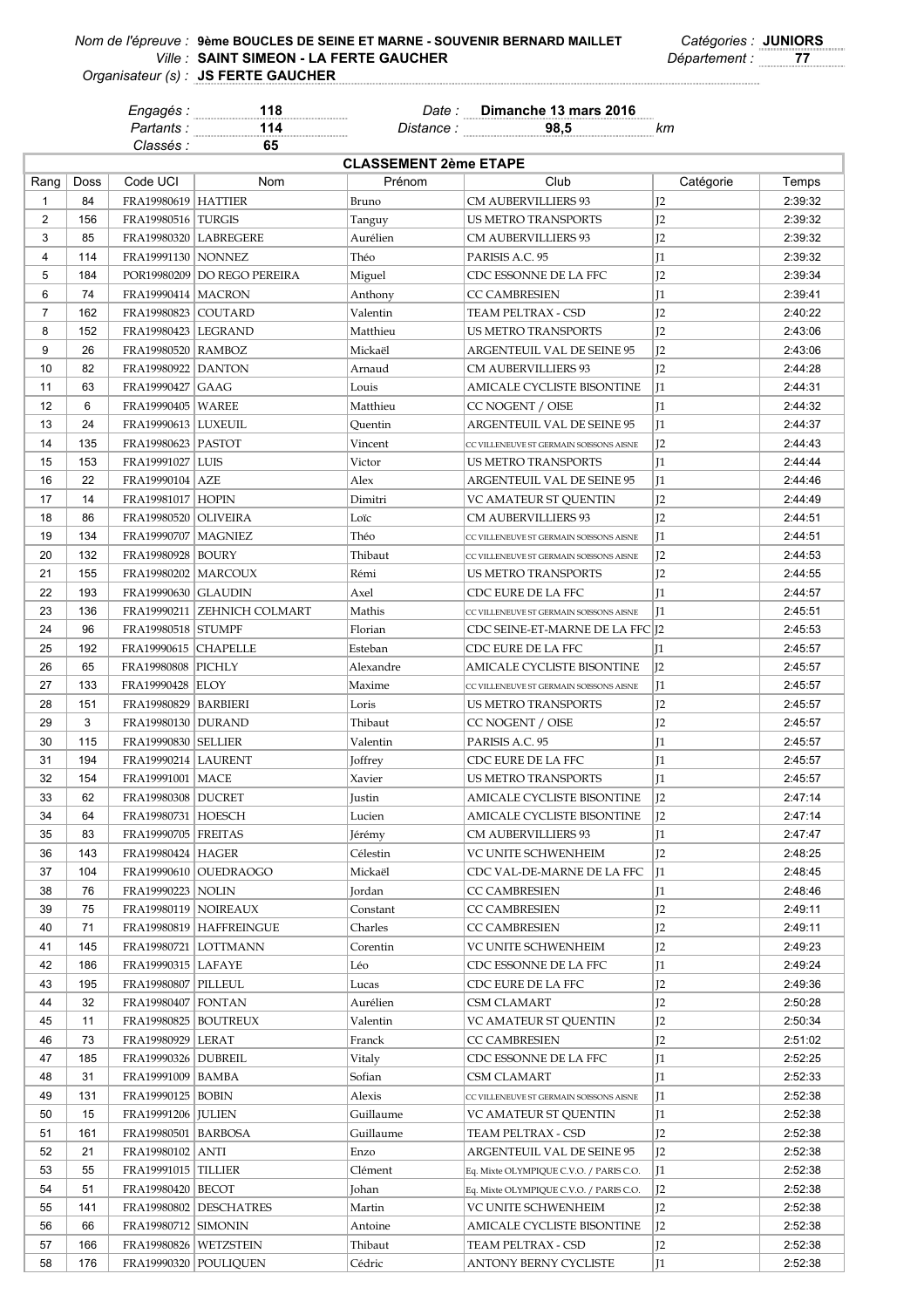| 59 | 171              | <b>FRA19990406 BENIDIR</b> |                        | Ravan   | ANTONY BERNY CYCLISTE                   |                | 2:52:38 |
|----|------------------|----------------------------|------------------------|---------|-----------------------------------------|----------------|---------|
| 60 | 182              | <b>FRA19991204 CORTOT</b>  |                        | Louis   | CDC ESSONNE DE LA FFC                   |                | 2:52:38 |
| 61 | 23               |                            | FRA19980926 HARDMEIER  | Killian | ARGENTEUIL VAL DE SEINE 95              | I <sub>2</sub> | 2:52:44 |
| 62 | 56               | FRA19991015 TILLIER        |                        | Ouentin | Eq. Mixte OLYMPIQUE C.V.O. / PARIS C.O. |                | 2:52:44 |
| 63 | 181              | <b>FRA19980610 ANASSE</b>  |                        | Rémi    | CDC ESSONNE DE LA FFC                   | 12             | 2:52:46 |
| 64 | 183              |                            | FRA19980814 DELACHAUME | Florian | CDC ESSONNE DE LA FFC                   | I2             | 2:52:46 |
| 65 | 12 <sup>12</sup> | <b>FRA19990723 BRANGER</b> |                        | Antonin | <b>VC AMATEUR ST OUENTIN</b>            |                | 2:52:52 |

|                | <b>PRIX D EQUIPE</b>                  |          | Nombre de clubs engagés : | 20       |          |
|----------------|---------------------------------------|----------|---------------------------|----------|----------|
| 1              | <b>CM AUBERVILLIERS 93</b>            | 02:39:32 | 02:39:32                  | 02:44:28 |          |
|                |                                       |          |                           |          | 08:03:32 |
| $\overline{2}$ | US METRO TRANSPORTS                   | 02:39:32 | 02:43:06                  | 02:44:44 | 08:07:22 |
| 3              | ARGENTEUIL VAL DE SEINE 95            | 02:43:06 | 02:44:37                  | 02:44:46 | 08:12:29 |
| 4              | CC VILLENEUVE ST GERMAIN SOISSON      | 02:44:43 | 02:44:51                  | 02:44:53 | 08:14:27 |
| 5              | CDC EURE DE LA FFC                    | 02:44:57 | 02:45:57                  | 02:45:57 | 08:16:51 |
| 6              | <b>CC CAMBRESIEN</b>                  | 02:39:41 | 02:48:46                  | 02:49:11 | 08:17:38 |
|                | AMICALE CYCLISTE BISONTINE            | 02:44:31 | 02:45:57                  | 02:47:14 | 08:17:42 |
| 8              | CDC ESSONNE DE LA FFC                 | 02:39:34 | 02:49:24                  | 02:52:25 | 08:21:23 |
| 9              | TEAM PELTRAX - CSD                    | 02:40:22 | 02:52:38                  | 02:52:38 | 08:25:38 |
| 10             | <b>VC AMATEUR ST QUENTIN</b>          | 02:44:49 | 02:50:34                  | 02:52:38 | 08:28:01 |
| 11             | <b>VC UNITE SCHWENHEIM</b>            | 02:48:25 | 02:49:23                  | 02:52:38 | 08:30:26 |
| 12             | Eq. Mixte OLYMPIQUE C.V.O. / PARIS C. | 02:52:38 | 02:52:38                  | 02:52:44 | 08:38:00 |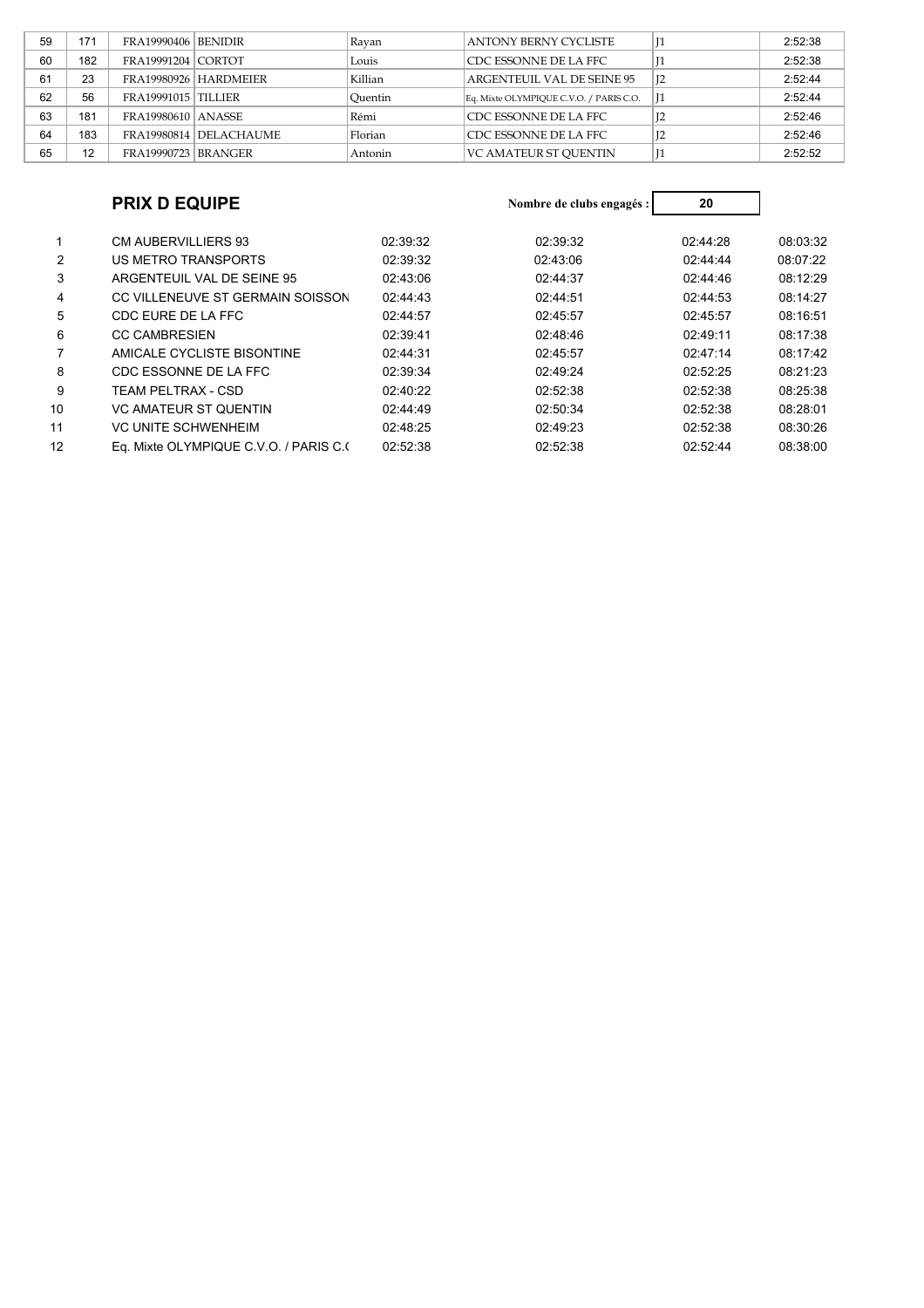## *Nom de l'épreuve : Catégories :* **JUNIORS 9ème BOUCLES DE SEINE ET MARNE - SOUVENIR BERNARD MAILLET** *Ville : Département :* **77 SAINT SIMEON - LA FERTE GAUCHER JS FERTE GAUCHER**

*Organisateur (s) :*

*Classés :* **65**

*Engagés :* **118** *Date :* **Dimanche 13 mars 2016**

*Partants :* **117** *Distance :* **116,8** *km*

| <b>CLASSEMENT GENERAL</b> |      |                              |                               |           |                                         |                |         |  |
|---------------------------|------|------------------------------|-------------------------------|-----------|-----------------------------------------|----------------|---------|--|
| Rang                      | Doss | Code UCI                     | Nom                           | Prénom    | Club                                    | Catégorie      | Temps   |  |
| $\mathbf{1}$              | 84   | <b>FRA19980619   HATTIER</b> |                               | Bruno     | CM AUBERVILLIERS 93                     | J <sub>2</sub> | 3:04:07 |  |
| 2                         | 85   | <b>FRA19980320 LABREGERE</b> |                               | Aurélien  | <b>CM AUBERVILLIERS 93</b>              | J <sub>2</sub> | 3:04:07 |  |
| 3                         | 114  | FRA19991130   NONNEZ         |                               | Théo      | PARISIS A.C. 95                         | J <sub>1</sub> | 3:04:12 |  |
| $\overline{4}$            | 184  |                              | POR19980209   DO REGO PEREIRA | Miguel    | CDC ESSONNE DE LA FFC                   | I <sub>2</sub> | 3:04:29 |  |
| 5                         | 74   | <b>FRA19990414   MACRON</b>  |                               | Anthony   | <b>CC CAMBRESIEN</b>                    | I <sub>1</sub> | 3:04:31 |  |
| 6                         | 156  | FRA19980516   TURGIS         |                               | Tanguy    | US METRO TRANSPORTS                     | I <sub>2</sub> | 3:04:37 |  |
| $\overline{7}$            | 162  | FRA19980823 COUTARD          |                               | Valentin  | TEAM PELTRAX - CSD                      | J <sub>2</sub> | 3:05:32 |  |
| 8                         | 26   |                              |                               |           |                                         |                | 3:07:16 |  |
|                           |      | FRA19980520   RAMBOZ         |                               | Mickaël   | ARGENTEUIL VAL DE SEINE 95              | J <sub>2</sub> |         |  |
| 9                         | 152  | <b>FRA19980423 LEGRAND</b>   |                               | Matthieu  | US METRO TRANSPORTS                     | J <sub>2</sub> | 3:08:11 |  |
| 10                        | 22   | FRA19990104   AZE            |                               | Alex      | ARGENTEUIL VAL DE SEINE 95              | I <sub>1</sub> | 3:08:56 |  |
| 11                        | 6    | FRA19990405   WAREE          |                               | Matthieu  | CC NOGENT / OISE                        | $\mathsf{I}1$  | 3:08:57 |  |
| 12                        | 82   | <b>FRA19980922 DANTON</b>    |                               | Arnaud    | <b>CM AUBERVILLIERS 93</b>              | I <sub>2</sub> | 3:09:03 |  |
| 13                        | 63   | FRA19990427   GAAG           |                               | Louis     | AMICALE CYCLISTE BISONTINE              | 11             | 3:09:16 |  |
| 14                        | 24   | FRA19990613   LUXEUIL        |                               | Quentin   | ARGENTEUIL VAL DE SEINE 95              | $\mathsf{I}1$  | 3:09:25 |  |
| 15                        | 135  | <b>FRA19980623 PASTOT</b>    |                               | Vincent   | CC VILLENEUVE ST GERMAIN SOISSONS AISNE | J <sub>2</sub> | 3:09:43 |  |
| 16                        | 134  | FRA19990707   MAGNIEZ        |                               | Théo      | CC VILLENEUVE ST GERMAIN SOISSONS AISNE | $\mathsf{I}1$  | 3:09:51 |  |
| 17                        | 132  | FRA19980928   BOURY          |                               | Thibaut   | CC VILLENEUVE ST GERMAIN SOISSONS AISNE | 12             | 3:09:53 |  |
| 18                        | 155  | <b>FRA19980202   MARCOUX</b> |                               | Rémi      | US METRO TRANSPORTS                     | I <sub>2</sub> | 3:10:00 |  |
| 19                        | 193  | <b>FRA19990630 GLAUDIN</b>   |                               | Axel      | CDC EURE DE LA FFC                      | I <sub>1</sub> | 3:10:12 |  |
| 20                        | 14   | FRA19981017   HOPIN          |                               | Dimitri   | VC AMATEUR ST QUENTIN                   | J <sub>2</sub> | 3:10:14 |  |
| 21                        | 3    | <b>FRA19980130 DURAND</b>    |                               | Thibaut   | CC NOGENT / OISE                        | J <sub>2</sub> | 3:10:22 |  |
| 22                        | 115  | <b>FRA19990830 SELLIER</b>   |                               | Valentin  | PARISIS A.C. 95                         | J <sub>1</sub> | 3:10:37 |  |
| 23                        | 65   | FRA19980808   PICHLY         |                               | Alexandre | AMICALE CYCLISTE BISONTINE              | I <sub>2</sub> | 3:10:42 |  |
| 24                        | 136  |                              | FRA19990211 ZEHNICH COLMART   | Mathis    | CC VILLENEUVE ST GERMAIN SOISSONS AISNE | $\mathsf{I}1$  | 3:10:51 |  |
| 25                        | 133  | FRA19990428 ELOY             |                               | Maxime    | CC VILLENEUVE ST GERMAIN SOISSONS AISNE | $_{11}$        | 3:10:57 |  |
| 26                        | 154  | FRA19991001   MACE           |                               | Xavier    | US METRO TRANSPORTS                     | J <sub>1</sub> | 3:11:02 |  |
| 27                        | 192  | FRA19990615   CHAPELLE       |                               | Esteban   | CDC EURE DE LA FFC                      | 11             | 3:11:12 |  |
| 28                        | 194  | <b>FRA19990214   LAURENT</b> |                               | Joffrey   | CDC EURE DE LA FFC                      | I <sub>1</sub> | 3:11:12 |  |
| 29                        | 96   | <b>FRA19980518 STUMPF</b>    |                               | Florian   | CDC SEINE-ET-MARNE DE LA FFC [12        |                | 3:11:38 |  |
| 30                        | 86   | FRA19980520  OLIVEIRA        |                               | Loïc      | CM AUBERVILLIERS 93                     | I <sub>2</sub> | 3:11:58 |  |
| 31                        | 62   | <b>FRA19980308 DUCRET</b>    |                               | Justin    | AMICALE CYCLISTE BISONTINE              | I <sub>2</sub> | 3:11:59 |  |
| 32                        | 64   | FRA19980731 HOESCH           |                               | Lucien    | AMICALE CYCLISTE BISONTINE              | I <sub>2</sub> | 3:11:59 |  |
| 33                        | 76   | FRA19990223   NOLIN          |                               | Jordan    | CC CAMBRESIEN                           | I1             | 3:13:36 |  |
| 34                        | 75   | FRA19980119 NOIREAUX         |                               | Constant  | <b>CC CAMBRESIEN</b>                    | I <sub>2</sub> | 3:14:01 |  |
| 35                        | 71   |                              | FRA19980819 HAFFREINGUE       | Charles   | CC CAMBRESIEN                           | I <sub>2</sub> | 3:14:01 |  |
| 36                        | 104  |                              | FRA19990610 OUEDRAOGO         | Mickaël   | CDC VAL-DE-MARNE DE LA FFC              | $J_1$          | 3:14:40 |  |
|                           |      |                              |                               |           |                                         |                |         |  |
| 37                        | 145  | FRA19980721  LOTTMANN        |                               | Corentin  | VC UNITE SCHWENHEIM                     | J <sub>2</sub> | 3:14:43 |  |
| 38                        | 153  | FRA19991027 LUIS             |                               | Victor    | US METRO TRANSPORTS                     | J1             | 3:14:47 |  |
| 39                        | 143  | FRA19980424 HAGER            |                               | Célestin  | VC UNITE SCHWENHEIM                     | J <sub>2</sub> | 3:14:49 |  |
| 40                        | 195  | FRA19980807   PILLEUL        |                               | Lucas     | CDC EURE DE LA FFC                      | J2             | 3:14:51 |  |
| 41                        | 83   | <b>FRA19990705 FREITAS</b>   |                               | Jérémy    | CM AUBERVILLIERS 93                     | J1             | 3:14:54 |  |
| 42                        | 32   | <b>FRA19980407 FONTAN</b>    |                               | Aurélien  | CSM CLAMART                             | J <sub>2</sub> | 3:15:58 |  |
| 43                        | 151  | FRA19980829 BARBIERI         |                               | Loris     | US METRO TRANSPORTS                     | J2             | 3:16:00 |  |
| 44                        | 21   | FRA19980102 ANTI             |                               | Enzo      | ARGENTEUIL VAL DE SEINE 95              | J2             | 3:16:48 |  |
| 45                        | 23   |                              | FRA19980926 HARDMEIER         | Killian   | ARGENTEUIL VAL DE SEINE 95              | J2             | 3:16:54 |  |
| 46                        | 11   | FRA19980825 BOUTREUX         |                               | Valentin  | VC AMATEUR ST QUENTIN                   | J <sub>2</sub> | 3:17:18 |  |
| 47                        | 185  | FRA19990326   DUBREIL        |                               | Vitaly    | CDC ESSONNE DE LA FFC                   | II.            | 3:17:20 |  |
| 48                        | 183  |                              | FRA19980814   DELACHAUME      | Florian   | CDC ESSONNE DE LA FFC                   | J <sub>2</sub> | 3:17:41 |  |
| 49                        | 181  | FRA19980610 ANASSE           |                               | Rémi      | CDC ESSONNE DE LA FFC                   | J <sub>2</sub> | 3:17:41 |  |
| 50                        | 161  | FRA19980501 BARBOSA          |                               | Guillaume | TEAM PELTRAX - CSD                      | J2             | 3:17:48 |  |
| 51                        | 166  | FRA19980826 WETZSTEIN        |                               | Thibaut   | TEAM PELTRAX - CSD                      | J <sub>2</sub> | 3:17:48 |  |
| 52                        | 141  |                              | FRA19980802 DESCHATRES        | Martin    | VC UNITE SCHWENHEIM                     | J <sub>2</sub> | 3:17:58 |  |
| 53                        | 15   | <b>FRA19991206  JULIEN</b>   |                               | Guillaume | VC AMATEUR ST QUENTIN                   | II.            | 3:18:03 |  |
| 54                        | 31   | FRA19991009 BAMBA            |                               | Sofian    | CSM CLAMART                             | II.            | 3:18:03 |  |
| 55                        | 12   | <b>FRA19990723 BRANGER</b>   |                               | Antonin   | VC AMATEUR ST QUENTIN                   | II.            | 3:18:17 |  |
| 56                        | 55   | <b>FRA19991015 TILLIER</b>   |                               | Clément   | Eq. Mixte OLYMPIQUE C.V.O. / PARIS C.O. | II.            | 3:18:18 |  |
| 57                        | 51   | FRA19980420   BECOT          |                               | Johan     | Eq. Mixte OLYMPIQUE C.V.O. / PARIS C.O. | J <sub>2</sub> | 3:18:18 |  |
| 58                        | 56   | FRA19991015 TILLIER          |                               | Quentin   | Eq. Mixte OLYMPIQUE C.V.O. / PARIS C.O. | 11             | 3:18:24 |  |